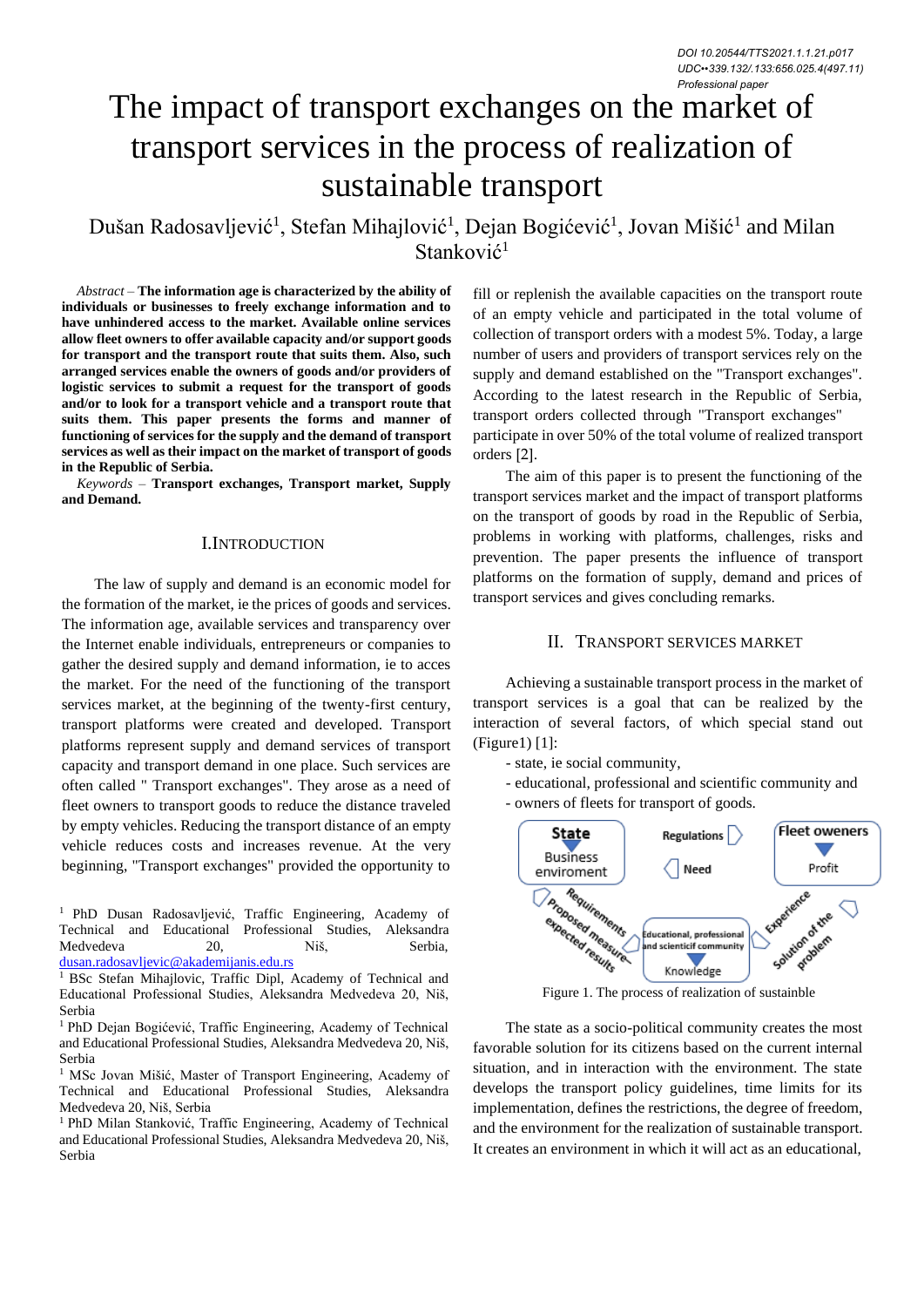professional and scientific community, as well as fleet owners. The institutions of the system, in accordance with the goals of transport policy, shape the instruments of action through strategies, programs and plans, defining them as various legal acts and financial means for their implementation. [3] Adequately established environment directs transport towards sustainable development.

The educational, professional and scientific community has the task of pointing out the consequences of development in the coming period, which allows the state to adjust transport policy and make quality decisions. The challenge for transport policy is to use the results of various scientific and professional research in practice, as well as the analysis of the adoption and implementation of transport policy.

Fleet owners provide road transport services to commercial activities that meet market demand. The state does not determine which services will be provided, or where, or at what time. These are commercial decisions made by fleet owners in cooperation with their customers. The main goal of fleet owners is to increase benefits, ie increase profits. They adapt their actions to the defined environment, and through rationalization, look for a way to greater profit.

Fleet owners are faced with the daily challenge of offering quality and affordable prices on the transport services market, ie finding a new transport order in order to use the available capacities and reimburse external costs arising from the realization of transport services, which transport service users do not pay. Owners of freight fleets realize their participation in the market of transport services through public procurement and public calls for tenders, auctions or direct agreements with the owner of goods, subcontractors or providers of logistic services. In this way, fleet owners cede their available capacities to users of transport services [3]. A contract or agreement is concluded with the users and they contain the conditions of transport, the obligations of the subcontractor, the price of the transport service, the conditions of payment, etc. The transport service is contracted for: one-way transport route, return transport route, for a larger number of journeys and the same and/or different transport route, for the transport route and a certain period of time, by hiring vehicles on the motorway,etc. By contracting a transport service, a transport task or order is delivered to the vehicle owner. The orded can be for a single vehicle or several vehicles and contains details about the place of loading, terms, type of goods, method of packing and securing the cargo, date and place of unloading of goods, additional notes, etc. After the successful completion of the transport task or the realization of the order, the vehicle is assigned a new transport task or an order with new details. Vehicles between transport tasks or orders must cross a certain route empty, without cargo. The length of the empty vehicle traveled depends on the organization and fleet management policy. Previously, the price of the transport service that the

users of the service were ready to accept gave the possibility of transporting the cargo in one direction and returning the empty vehicle. Economic crisis, competition, supply-demand ratio of transport requirements, etc. they affected the price of the transport service [6]. Fleet owners, in the desire for the greater profit on the one hand and the desire to reduce the costs of the transport task on the other hand, demand greater efficiency of their vehicles from the direct executors, which refers to the utilization of cargo space capacity and reduction of the distance traveled empty.

#### III. TRANSPORT EXCANGES

In order to meet new challenges and increase the effectiveness of their vehicles, fleet owners, goods owners and/or logistic service providers in freight transport, more often than before, use the services provided by transport platforms on the Internet, the so-called "transport exchanges".

Transport exchanges are supply and demand services of transport capacity and transport demand in one place. In the broadest sense, they can be divided into two groups, open and closed transport exchanges.

Those where access to users is free are open. The user of the transport exchange becomes a registrar, fullfiling the basic prescribed conditions and submitting the necessary documentation, after which the user is assigned an identification number. Access to open transport exchanges is charged. The user is given the opportunity to search the database by filling out a query, then to find a suitable offer and direct contact of the partner and finally in direct communication to reach an agreement or to withdraw from the offer.

Closed transport exchanges have limited access. The founders of such exchanges are large operators, logistics companies, transport companies, producers of goods,etc. Their subcontractors or users have access to such platforms. Their role is to reduce the work and presure to which operators (commercialist and/or dispatchers) are exposed. By searching, the user finds the transport order that suits him, accepts the obligations by sending the necessary data and starts the realization of the order without direct contact with the operators. Access to closed transport exchanges is free of charge. The transport service is realized between the owner of the platform and the user, more precisely, there is no possibility of exchange of goods between the users or partners [4].

While on freight exchange, exchanges one can generally find available requests for freight transport, open transport exchanges offer a wider range of services. The largest number is the offer of cargo, but you can also find a public call for bids(tender), as well as offers of free vehicles, warehouses, transshipment spaces, parking spaces, vehicle maintenance services, consulting services, etc. The number of active transport exchanges varies, at the beginning of 2018, over 170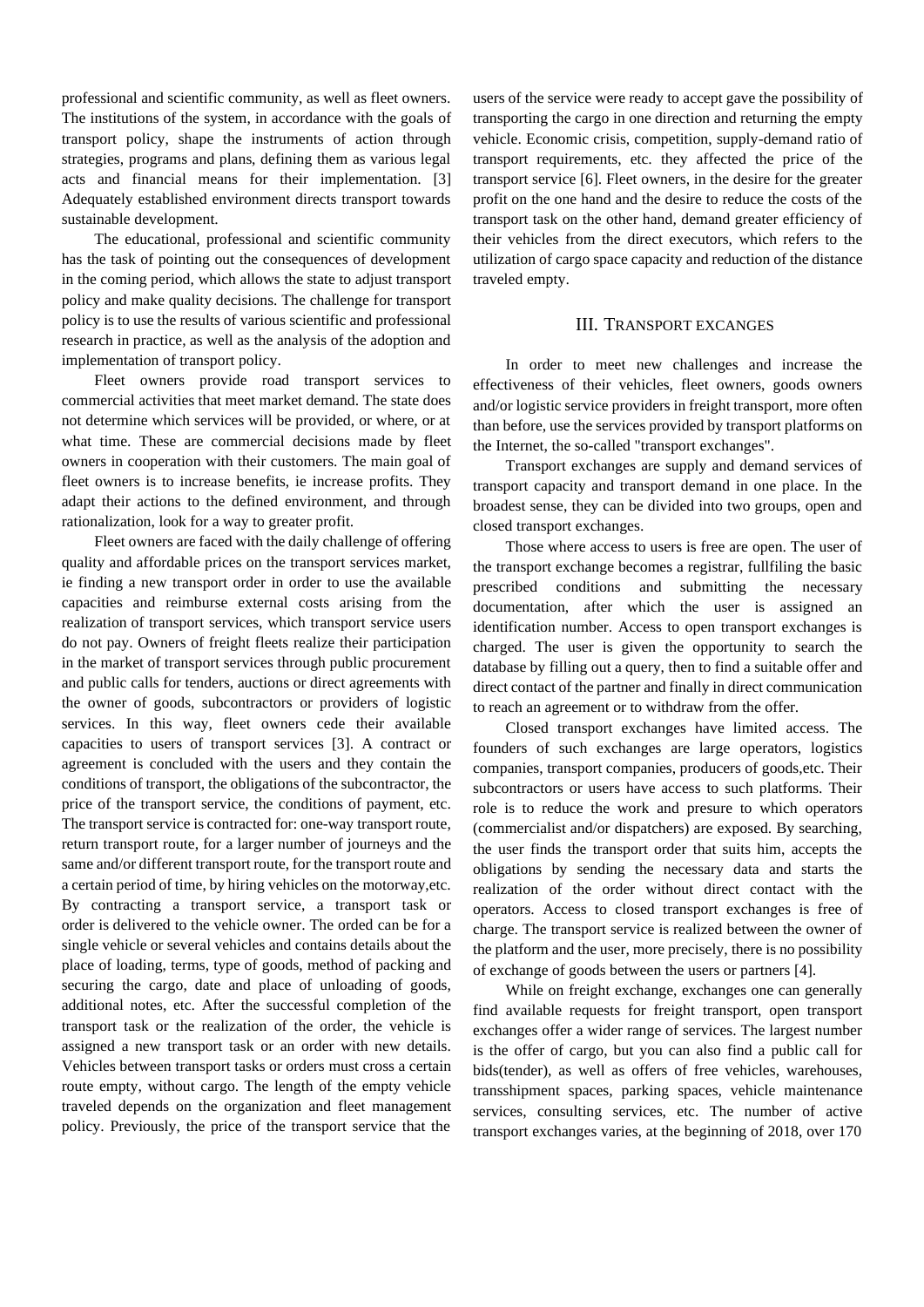transport platforms were registered in Europe [2]. TIP Trailer Services, one of the largest European logistics companies, on its website at the end of February 2018, published the eleven most used transport exchanges in Europe [2].

On the territory of the Republic of Serbia, three transport exchanges are the most represented, two of which are from the list of the most used by Timo-com and Loads Today, and the third is Cargoagent. Timo – com belongs to the group of open with paid access, Loads Today is closed with access for registered users and partners, while Cargoagent is an open transport exchange.

# IV. BUSINESS OPPORTUNITY ANALYSIS, CHALLENGE, RISK AND PREVENTION

According to the assessment of companies for the transport of goods by road in the territory of the Republic of Serbia, in which the research was conducted, it was determined that transport exchanges represent a challenge that increases the efficiency of the fleet and the risk that can jeopardize business.

#### *4.1. Challenge*

Filling the available capacities with the help of transport platforms affects the effectiveness of fleets, and the indicators are increasing the utilization of vehicle availability by load capacity and volume, reducing the share of unladen journeys and increasing the number of loads with cargo.

The characteristic of transport exchanges is flexible access to the market, ie, if necessary, for the currently available capacities. Revenue from orders provided through transport platforms is higher than the costs of order realization and the costs of access to transport exchanges together [3].

## *4.2. Risk*

Business opportunities on transport exchanges bring business risk. Increased transparency and competition influence fleet owners to see their survival in the market in reducing the prices of transport services, thus jeopardizing the business of transport service providers whose business is based on trust and sustainable business relationships with customers. The system of business through lending provides the possibility of forming a continuous chain and this leads to a reduction of responsibility [3].

The risk is also posed by clients who are not reliable, the characteristic is that they delay the payment of the fee for performing transport services outside the agreed deadlines or do not pay their obligations. Such users of transport exchanges use the opportunity to withdraw an already assigned order to their subcontractor before realization without explanation. Then the additional costs, if any, are borne by the fleet owners.

Such clients are difficult to exclude from the system because they can always find a new user or subcontractor.

#### *4.3. Preventive*

Transport platforms are not stock exchanges and do not meet the requirements of stock exchange operations, ie stock exchange operations represent a defined set of rules of conduct for participants in the organized market, stock exchange operations take place under the control of stock exchange bodies and are supervised by the state and its bodies.

There are transport platforms that are safer, more secure and more reliable, ie platforms that have established business conditions, controlled access and procedure when accepting new users, they also have legal services, control of participants' business, processing and sanctioning users who do not respect the meeting rules of conduct in the transport market.

In order to contract for the realization of transport services, it is necessary to define and use precise transport tasks, orders and contracts. It is necessary to anticipate these documents: possible risks of uncertainty and loss, extraordinary costs, insurance of vehicles and goods, etc [3]. Also, telecommunications services should not be provided to partners without previously defined restrictions. If the conditions allow, it is necessary to control the access to information by the staff and drivers, ie to entrust the business with important clients to verified commercialists and driving staff [5]. Report irregularities in business or criminal activities to transport platform operators and competent authorities.

# V. INFLUENCE OF TRANSPORT PLATFORMS ON THE MARKET OF TRANSPORT SERVICES IN THE REPUBLIC OF SERBIA

In accordance with the defined subject, goal and basic theoretical assumptions presented in the previous chapters, this part presents the research of the impact of transport platforms on the market of transport services in the Republic of Serbia. In the period of August and September this year, a dependent research was conducted - a survey on a sample of 22 companies engaged in the transport of goods by road. On that occasion, a conversation was held with the managers and owners of the vehicle fleets, and significant information was gained. Transport platforms are used by 20 companies. Two companies do not use them. Companies that use transport platforms use the same operators. Timocom, Cargoagent and Loads Today use nine of them, Timocom and Cargoagent use seven of them, and four companies use only Cargoagent and they are companies engaged in the transport of goods by road in the Republic of Serbia, Macedonia and Bosnia and Herzegovina [6].